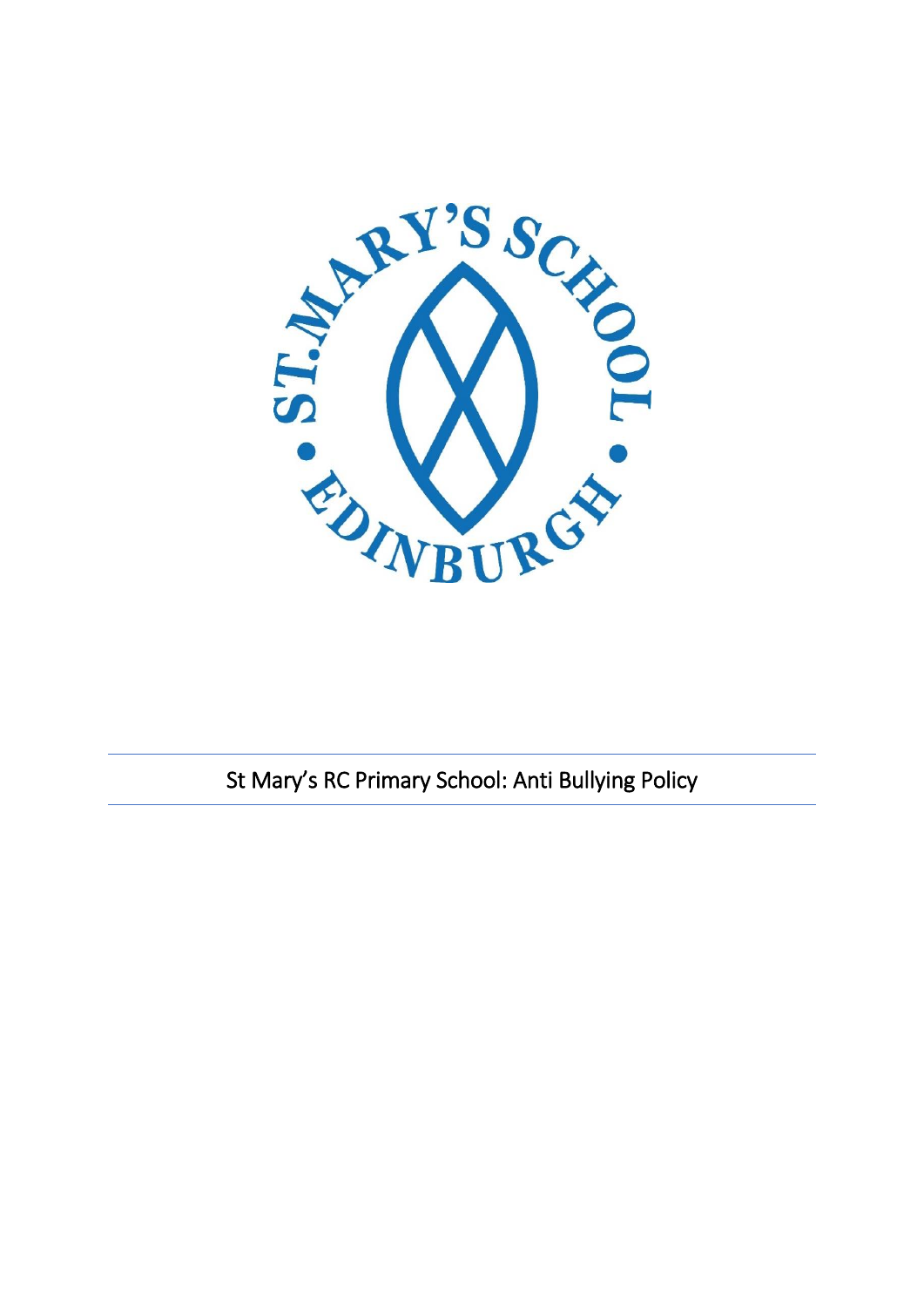# **INTRODUCTION AND PURPOSE**

City of Edinburgh Council is strongly committed to providing a safe environment for all people in its educational establishments. We are committed to ensuring positive relationships. Bullying, prejudice and discrimination are never acceptable and children, young people and staff have the right to learn and work in a safe, fair and secure environment.

This school procedure follows the City of Edinburgh Council's Communities and Families Procedure on 'Preventing and Responding to Bullying and Prejudice amongst Children and Young People' (2020) which is based on '*Respect for All: The National Approach to Anti-Bullying for Scotland's Children and Young People*'. It has been written with reference to the Scottish Catholic Education Service Equality Policy for schools and in consultation with representatives of the Archdiocese of St. Andrew's and Edinburgh.

As a Catholic school, the values of the Gospel permeate all aspects of school life. The children / young people grow to recognise that every person is unique, made in God's image and likeness. God's message of love, tolerance and respect for the individual is reinforced within our teaching and is central to collective acts of worship.

The emotional health and wellbeing of children, young people and staff is essential for our children to have the best start to life and to have successful life chances. We are committed to developing positive relationships between all in the school community, children, young people, staff and parents. Our core practices are the 4 Rs: Relationships, Rights Respecting, Resilience, Restorative.

We are a Rights Respecting School. This procedure covers the following articles of the UNCRC:

- Article 2 You have the right to protection against discrimination.
- Article 19 You have the right to be protected from being hurt or badly treated.
- Article 29 You have the right to an education which develops your personality and your respect for other's rights and the environment.

This procedure has been revised and updated in consultation with staff, parent and pupil groups, including our Pupil Council, Parent Council and Equalities Working Group.

# **\*Please also read our school's Equalities Policy\***

# **Our values and beliefs**

We are a Catholic school. Our school has the life and teaching of Jesus Christ as its foundation. Through the ethos of the school we will endeavour to work with the children so that they will come to know Jesus Christ as a person and a friend who guides them through life. We work towards helping each person in the school community to grow in fullness to develop, mature and fulfil their potential.

- All people are made in the image and likeness of God, and are deserving of dignity and respect
- All learners are of equal value.
- We recognise and respect difference.
- We foster positive attitudes and relationships, and a shared sense of cohesion and belonging.
- All pupils and staff have the right to feel happy, safe and included. St Mary's supports every young person to achieve and attain their very best.
- We actively foster good relations between diverse groups and individuals, respect individuality and celebrate diversity.
- We are committed to promoting equality of opportunity for all and we work actively towards eliminating all forms of bullying, prejudice and discrimination. We challenge inequality and promote inclusive, nurturing environments.
- We recognise the effects that bullying, prejudice and discrimination can have on a child or young person's feelings of worth, on their health and wellbeing and on their school-work.
- We provide opportunities for success through a variety of curricular and extra-curricular options and pathways.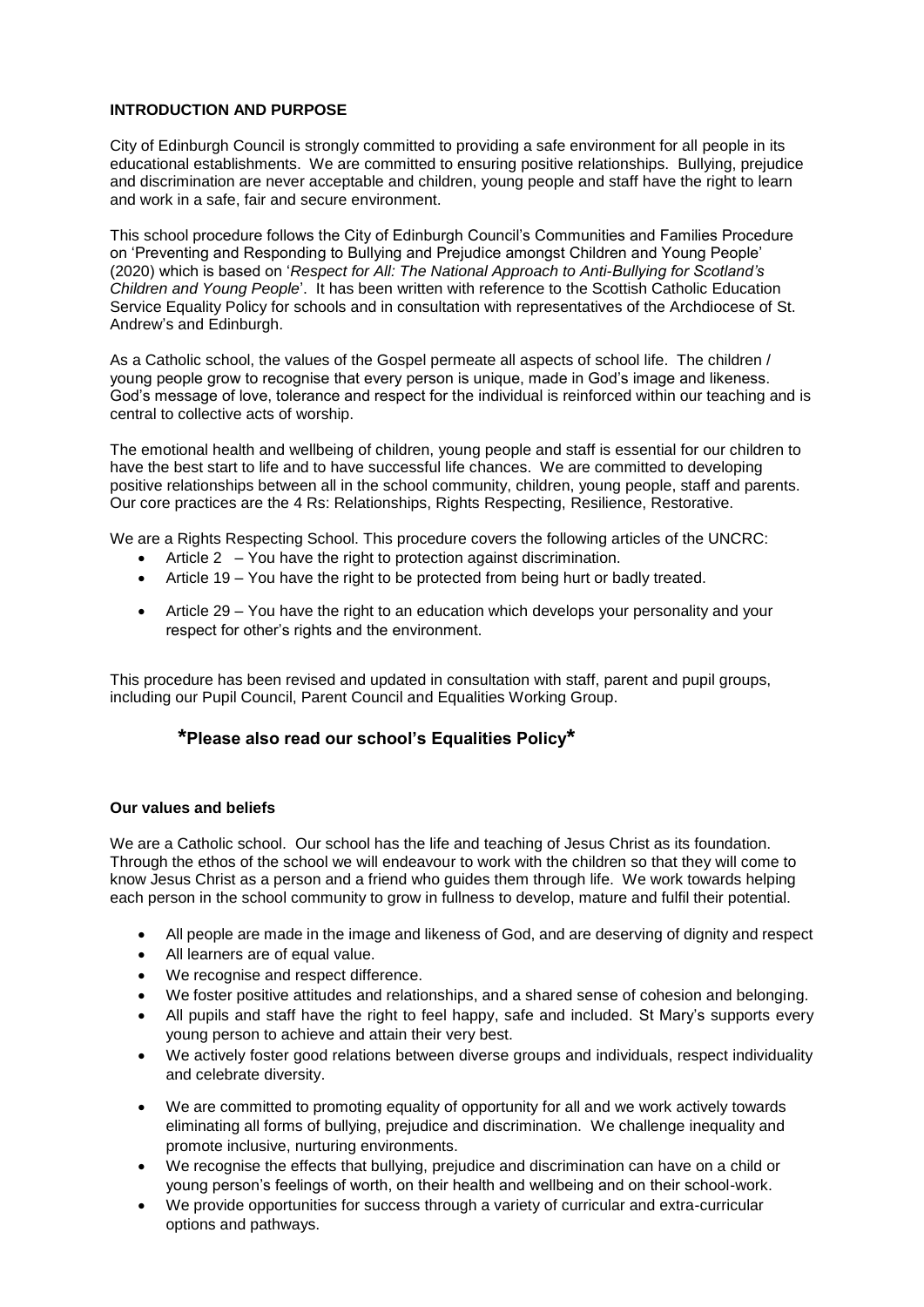- We emphasise the importance of forgiveness
- We encourage creativity and support our young people to build the skills and resilience they need for the future.
- We have the courage to aspire to the very best we can be. We belong to our school and we are very proud of our school and learning community.
- We use restorative approaches to repair and strengthen relationships between staff and pupils within our whole school community

### **What do we mean by bullying?**

Bullying behaviours can take many forms. Examples of bullying behaviours include:

- Name calling, teasing, putting down or threatening.
- Ignoring, leaving out or spreading rumours.
- Hitting, tripping, kicking.
- Taking and damaging belongings
- Sending an abusive text, email or instant message, or posting an abusive comment on a social networking site (online or cyber-bullying).
- Targeting someone because of who they are or who they are perceived to be.

# **DEFINITIONS**

**Bullying.** The Council has adopted the definition in Respect for All: The National Approach to Anti Bullying for Scotland's Children and Young People (Scottish Government, 2017):

"Bullying is both behaviour and impact; the impact is on a person's capacity to feel in control of themselves. This is what we term as their sense of 'agency'. Bullying takes place in the context of relationships; it is behaviour that can make people feel hurt, threatened, frightened and left out. This behaviour happens face to face and online". (Respect for All, 2017)

**Bullying behaviour** is a more useful phrase than 'bully'. The term bully labels an individual with a fixed trait, whereas bullying behaviour can be transient and temporary and can be changed/corrected.

**Person being bullied/picked on/isolated or person on the receiving end of bullying behaviour** are more useful phrases than 'victim'. The label victim can be disempowering. The term victim labels an individual with a fixed trait whereas bullying experiences can be temporary. There can also be a complex interplay between those involved and there may not be a clear beginning and end.

**Online bullying or cyberbullying** is bullying behaviour that takes place via mobile phone or over the internet through email, messaging, social networking websites or online gaming and should be taken as seriously as any other form of bullying

#### **What is not bullying behaviour?**

*"You don't have to like me…agree with me…or enjoy the same things I do. But you do have to respect me." (*respect*me*, 2018). In order to work effectively, positively and diligently to prevent and respond to all forms of bullying and allegations of bullying behaviour, it is important to distinguish between what is and is not bullying behaviour.

Anyone can make a mistake or behave in a way that is inappropriate but not every action that has a negative impact on someone else is 'bullying behaviour'. Part of our responsibility and duty is to support our children and young people to develop resilience. We cannot condone the overuse or misuse of the term 'bullying' or react disproportionately to children and young people's behaviours. To do so would be counterproductive.

We know that children and young people will fall out and disagree with each other as they form and build relationships. This is a normal part of development and most children and young people have the ability to bounce back from these experiences. It is important to discuss how they feel and help them to develop resilience to manage their relationships. This is in line with guidance from respect*me*. "*We should always remember that children will tease each other, fall in and out with each other, have arguments, stop talking to each other and disagree about what they like and*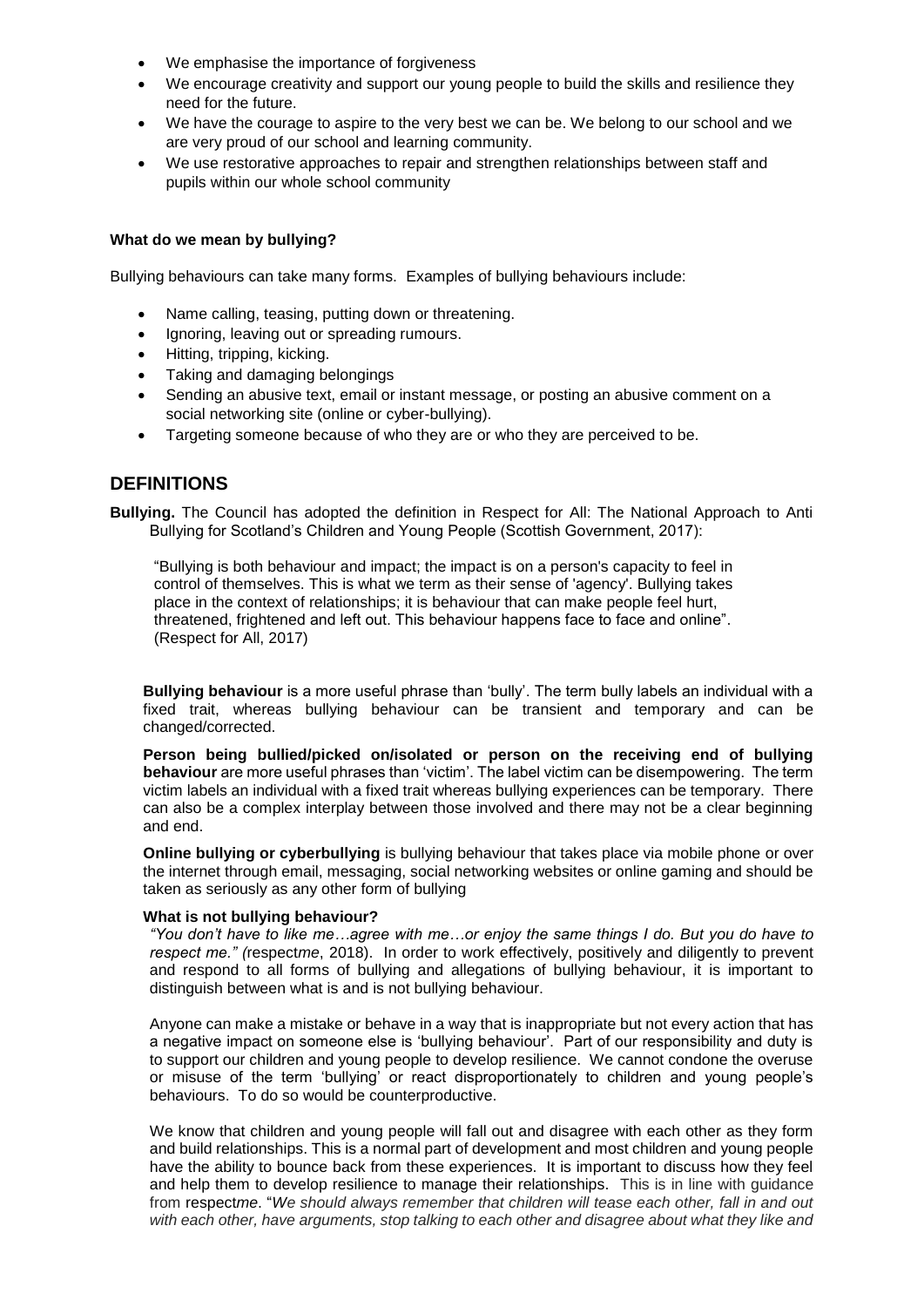*don't like. This is a normal part of growing up and should be distinguished from bullying. However, in an environment where this behaviour is left unchecked, it can lead to bullying, making those being bullied feel afraid, uncomfortable and unsafe in their environment."* (respect*me*, 2018).

Furthermore, bullying behaviour can sometimes be unsuccessful as bullying behaviours can sometimes have no impact. In this case the person the behaviours were directed at has not been bullied but the behaviour still needs to be challenged appropriately and should not be ignored. For example, the use of prejudicial language, which may have no impact on the person it is aimed at, must still be challenged, as the language itself is unacceptable and could affect other people.

respect*me* state "Bullying can affect people in different ways and this should be taken into consideration. If you are unsure if behaviour is bullying, look at the effect it is having on the child or young person. If they are unable to respond effectively and regain their sense of self and control in the situation, adults need to intervene to help restore it. Keeping the focus on impact reduces the emphasis on issues of persistence and intent. What you do about bullying is more important than how you define it." (2018)

Incidents may be perceived as bullying when they are, in fact, criminal in nature. It is important to ensure that criminal offences such as hate crime, child sexual exploitation and gender-based violence are clearly distinguished from bullying. There are laws to protect children and young people from this very serious behaviour.

#### **Discrimination, Prejudice-based Bullying and the Equality Act 2010**

Bullying behaviour can often be rooted in prejudice and discrimination due to difference or a perceived difference. We are committed to challenging discrimination, prejudice-based bullying and language, and to fulfilling our duty under the Equality Act 2010.

The Equality Act 2010 sets out rights which include legal protection from discrimination related to any of the nine protected characteristics: **disability; race; sex; pregnancy/maternity; religion/belief; sexual orientation; gender re-assignment; age; marriage/civil partnership**

Note: In relation to the education of children and young people, the protected characteristics of age and marriage/civil partnership are not included.

We recognise that children and young people can also experience bullying in relation to: asylum seeker or refugee status; body image; being care experienced; social or economic status; young carer responsibilities; imprisonment of parents/carers, siblings, or other family members.

We recognise that children and young people can experience disadvantage, prejudice or discrimination because of any of these individual factors or a combination of factors.

#### **Hate incident or hate crime**

A bullying incident is a hate incident if the victim or anyone else thinks it was carried out because of hostility or prejudice based on actual or perceived disability, race, religion, sexual orientation or gender identity. If the incident is a criminal offence and the offender targeted the victim because of their prejudice or hostility based on any of these characteristics, this is a hate crime. All hate crimes should be reported to Police Scotland through the School Link Officer. In the case of hate incidents, the designated member of staff / Equality Co-ordinator should seek advice from the School Link Officer.

#### **Responsibilities and Reporting bullying, prejudice and discrimination incidents**

#### **Headteachers are:**

• responsible for the introduction and implementation of this procedure. However, all staff, all pupils and their parents/carers must play an active part in following the guidance and putting it into practice. Teachers and support staff are expected to be pro-active, to treat all allegations seriously and to refer reports of incidents to the Equalities Co-ordinator / designated member of the senior leadership team. The incident is recorded accurately with future actions detailed.

#### **The Equalities Co-ordinator**, **in consultation with the Head Teacher, is required to**:

- ensure that all allegations are reported and recorded rigorously
- monitor SEEMiS Bullying and Equalities module reports regularly, at least termly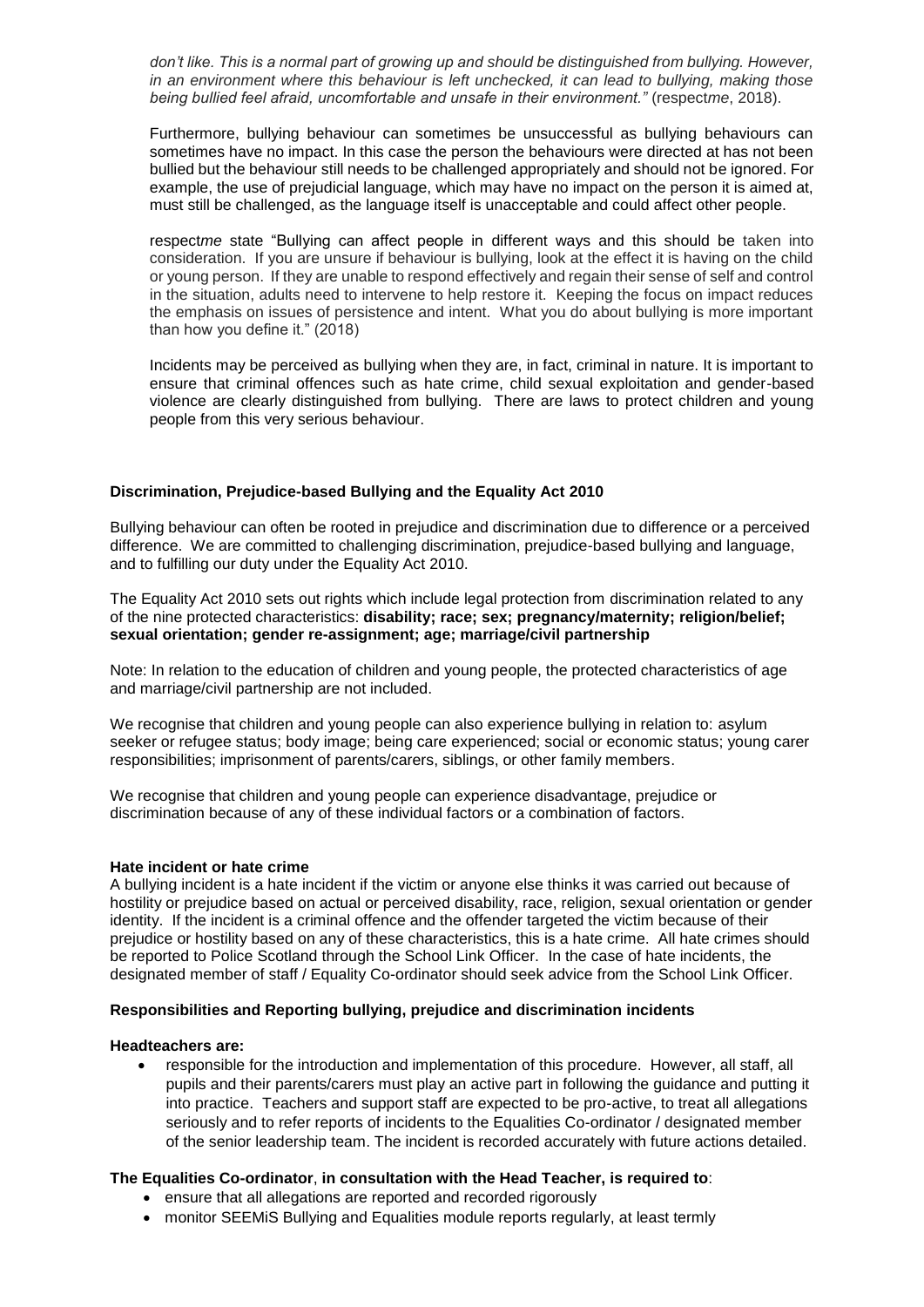- monitor and report annually on the implementation of this procedure
- supervise the review and updating of this procedure at least every three years

#### **Pupils are asked to:**

- report all incidents and suspected incidents of any type of bullying, discrimination or prejudice that they experience to a member of staff, where it is safe for them to do so
- report all incidents and suspected incidents of bullying, discrimination and prejudice that they see to a member of staff, where it is safe for them to do so
- support each other and to seek help from a member of staff, to ensure that everyone feels safe and nobody feels excluded or afraid in school.
- if they don't feel able to speak to a member of staff, they can post their concern in one of our bubble time boxes, ask a friend to speak on their behalf or contact an external organisation for advice and support, e.g. Childline.

### **All school staff are required to:**

- be pro-active in implementing the procedure
- treat all allegations and observation of bullying, discrimination and prejudiced behaviour or language seriously
- seek to address incidents, where appropriate
- record any incidents on a Wellbeing Concern form
- inform the Equalities Co-ordinator / designated member of staff of all incidents

#### **Parents/carers are asked to:**

- be aware of respect*me*, Scotland's Anti-bullying Service booklet Bullying Behaviour: A Guide for Parents and Carers (available at [http://respectme.org.uk/resources/publications/\)](http://respectme.org.uk/resources/publications/)
- work collaboratively and respectfully with staff, children and young people and other parents/carers where appropriate to help ensure bullying, discrimination and prejudice cannot thrive
- speak to any member of staff (the class teacher, school administrator or member of senior leadership team) if they have any concerns about bullying, discrimination and prejudice experienced by their child or by another child / children at the time of the incident or as soon as possible thereafter
- encourage their children to be positive members of our school community
- monitor closely their child's use of their mobile phone and the internet and to intervene if there is a suspicion that these are being used inappropriately
- understand that we seek to understand the experiences and address the needs of all children and young people who experience bullying, discrimination or prejudiced behaviour as well as those who present bullying, discrimination or prejudiced behaviour. We do this within a framework of respect, responsibility, resolution and support.
- speak to the Head Teacher if their concerns continue following initial intervention
- be aware that they can contact a relevant external organisation for advice and support
- be aware of the school's complaints procedure and the Council's Advice and Conciliation Service and their rights with regard to these procedures

### **PROMOTION OF EQUALITY**

All teaching and learning within a Catholic school is rooted in the teaching of the Church. As part of our work to promote equality, we aim to ensure that children are offered opportunities to develop their understanding of faith in practice and to: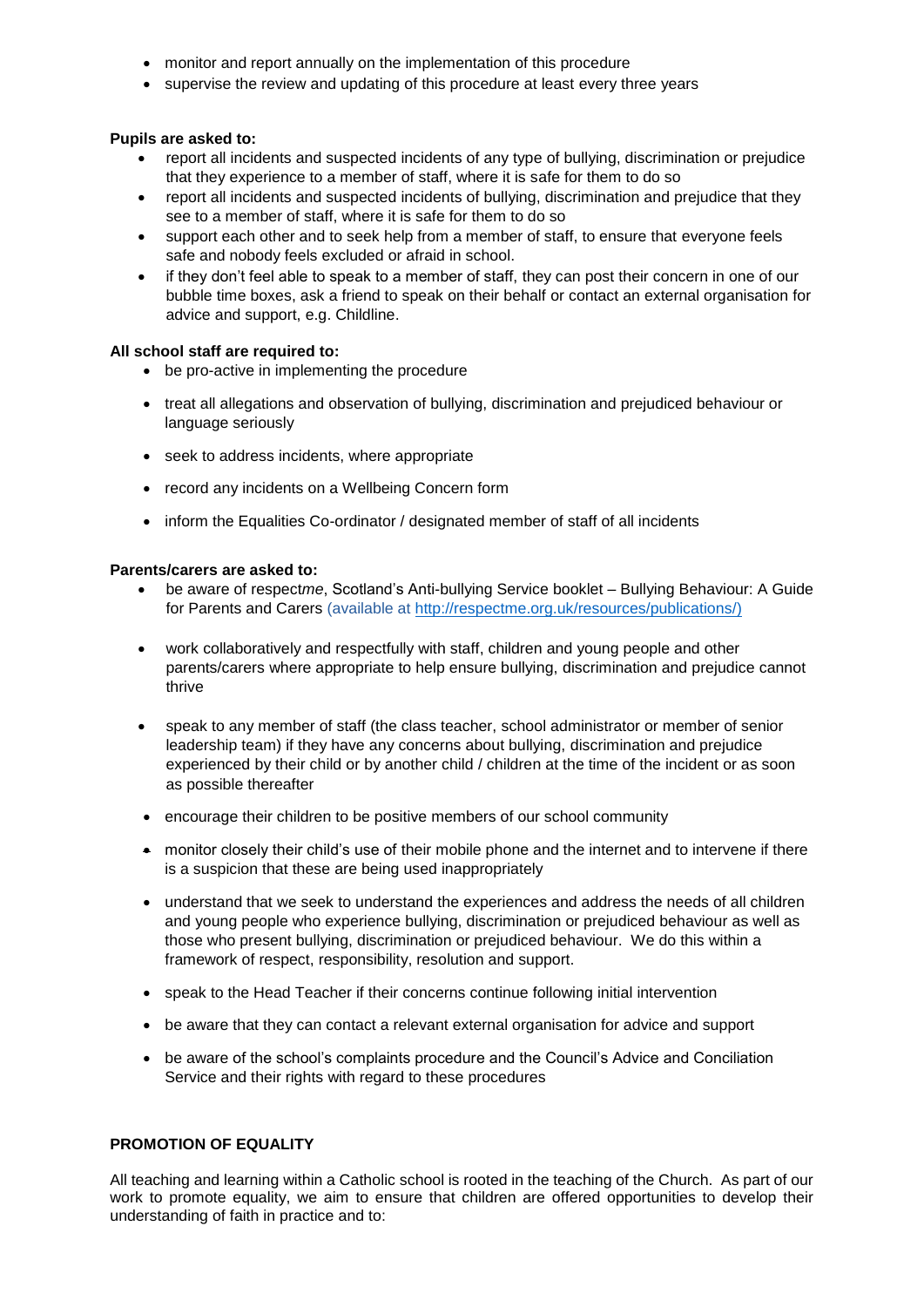- understand and celebrate diversity in all its forms;
- learn about equality and inclusion in a variety of curriculum areas (e.g. HWB, Science, RE, and Literacy);
- develop an understanding of global citizenship;
- understand the power of language particularly relating to verbal abuse due to race, disability or social standing;
- develop an understanding of their rights, the rights of others, and their responsibilities to each other;
- develop an understanding and appreciation of other religious beliefs and cultures;
- develop emotionally and intellectually with the personal qualities and attributes required to make a successful life in a diverse society.

# **Through the Curriculum for Excellence, we**:

- Increase knowledge of children's rights and responsibilities as responsible citizens.
- Challenge stereotypes, bias and discrimination, including prejudice-based attitudes and language.
- Deliver an inclusive curriculum that reflects all identities: disability, religion/belief; asylum seeker or refugee status, being care experienced; social or economic status; young carer responsibilities; imprisonment of parents/carers, siblings, or other family members. This enables our children and young people to develop their sense of understanding and inclusion of others as well as seeing themselves reflected in the learning community.
- Provide age-appropriate reading materials and resources that positively reflect and represent diversity and reflect the protected characteristics, e.g. people from minority ethnic backgrounds, disabled people.
- **Teach Critical Literacy.**
- Build resilience and empathy in young people as confident individuals.
- Raise awareness about bullying and our Anti-Bullying Procedure across a range of school subjects.

### **PREVENTION**

By promoting a positive school ethos, with a focus on rights, equalities and health and wellbeing, we hope to prevent bullying, prejudice and discrimination happening. For example:

- We update posters and use them to remind pupils that bullying, prejudice and discrimination are not acceptable and what to do if they or someone they know is being bullied or experiencing prejudice
- Our pupil Equalities Group actively supports the school's work on prevention of bullying, prejudice and discrimination
- Bullying, prejudice and discrimination and other equality-related issues are a standing item on the SLT meetings and our Pupil Council agenda.
- We carry out regular surveys and focus groups to evaluate ethos and health and wellbeing in the school
- The school holds diversity, anti-bullying projects to raise the profile of these issues. For example, during Anti Bullying Week, we raise awareness of what bullying looks like, how we can prevent it and what supports are available for pupils who experience bullying. We also hold anti-bullying assemblies and discuss bullying in key adult time and HWB lessons
- The Equalities group ensure that all the pupils are aware of and learn about their human rights through lessons, events, assemblies and displays. The Rights-Respecting values are being embedded in the school and so pupils are being empowered to become more active citizens and learners
- We work with other agencies and partners in health, police and the voluntary sector to promote a positive ethos. This includes working with organisations such as, 'Show Racism the Red Card'
- We have a successful buddying system to support transition to primary school
- Our staff receive regular training to increase their awareness and understanding of all forms of bullying, prejudice and discrimination as well as to develop skills in restorative practice
- We share good practice with our cluster and within our Diocese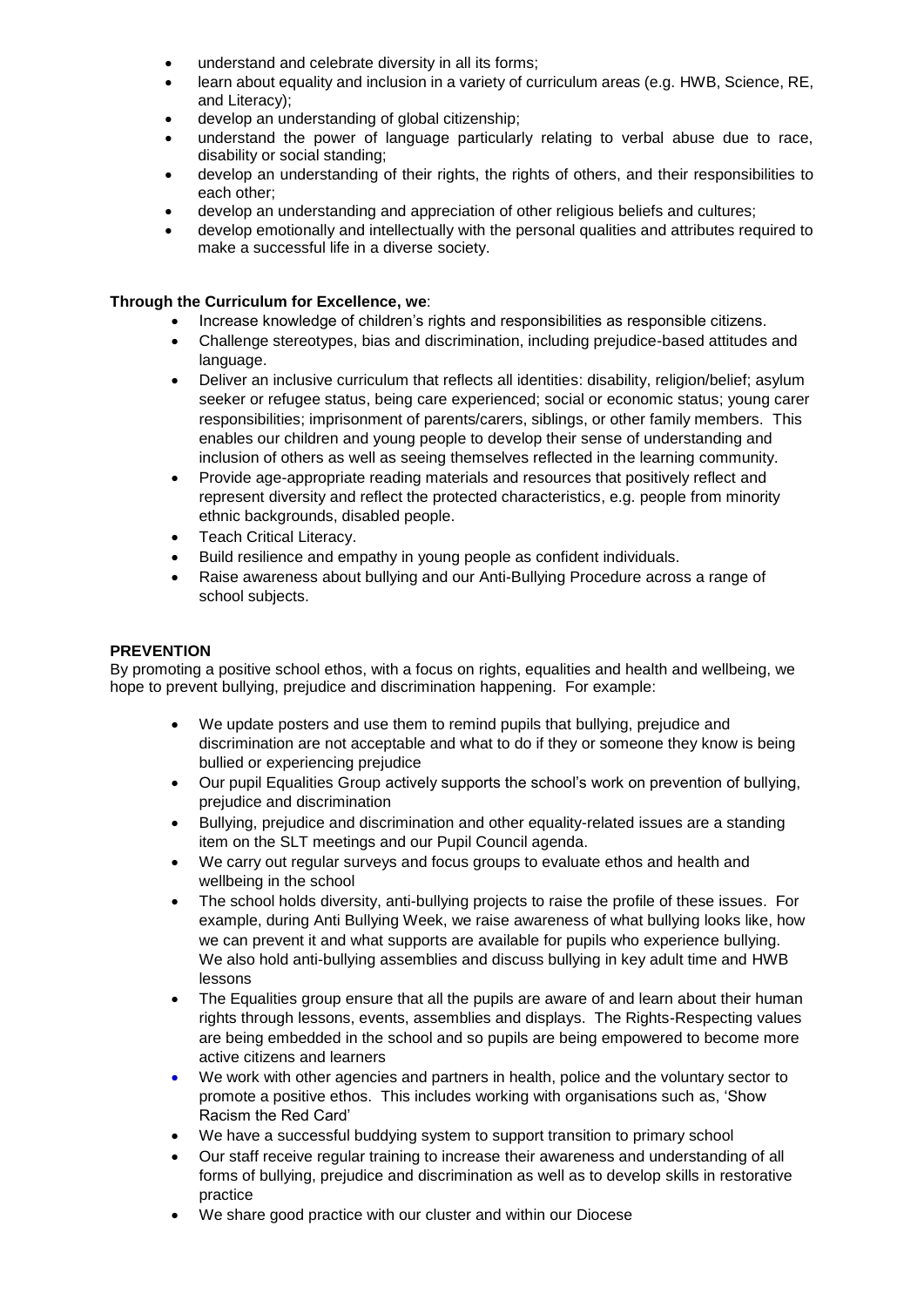- We use our public platforms to: share the vision, aims and values of the school promote the positive impact that the inclusive ethos of the school has outline key information for pupils, parents and carers on accessing support and help
- We use the Charter for Catholic schools to ensure that, through Church Teaching, we promote Social Justice and opportunity for all.

# **SUPPORT**

# **How we support pupils who are bullied or experience prejudice and discrimination**

We listen to the child or young person

- We reassure them that they have done the right thing by telling.
- We encourage them to talk about how they feel, find out what happened and who was involved
- We involve them in making choices about how the matter could be resolved
- We discuss strategies for being safe and staying safe
- We ask them to report any further incidents to us straight away
- We affirm that the bullying can be stopped and that we will persist with intervention until it does
- We say clearly what will happen next and that we will update them on progress
- When the incident has been resolved, we monitor and check that bullying has not started again

# **What happens next?**

- The teacher or member of staff who receives the report will record the incident on a Wellbeing Concern form and discuss next steps with the designated member of senior leadership team / Equalities Co-ordinator.
- At all times, child protection procedures and/or Risk Management procedures should be followed, if necessary.
- In most cases, further investigation will be done by the designated member of senior leadership team / Equalities Co-ordinator.
- Further investigation may involve:
	- ➢ Speaking with the children or young people involved, preserving confidentiality.
	- $\triangleright$  Speaking with children or young people or others who witnessed the incident, preserving confidentiality.
	- ➢ Speaking with parents (*after consultation with the child or young person*)
	- ➢ Seeking advice from partner services and relevant organisations
- In all cases where there may be criminal implications (e.g. sexual assault or hate crime), the designated member of senior leadership team / Equalities Co-ordinator will report this to Social Care Direct and or Police Scotland.
- In the case of hate incidents, the designated member of the senior leadership team / Equalities Co-ordinator will seek advice from Police Scotland.
- If it is found that bullying, prejudice or discrimination has taken place, we will take appropriate and proportionate action (see examples of possible actions below)
- If it is found that bullying, prejudice or discrimination has not taken place, we will speak with the child or young person who reported the incident and offer further support if needed
- At all times, we will update the child or young person who reported bullying, prejudice or discrimination

**Our work with pupils who bully others or present prejudiced or discriminatory attitudes / behaviour**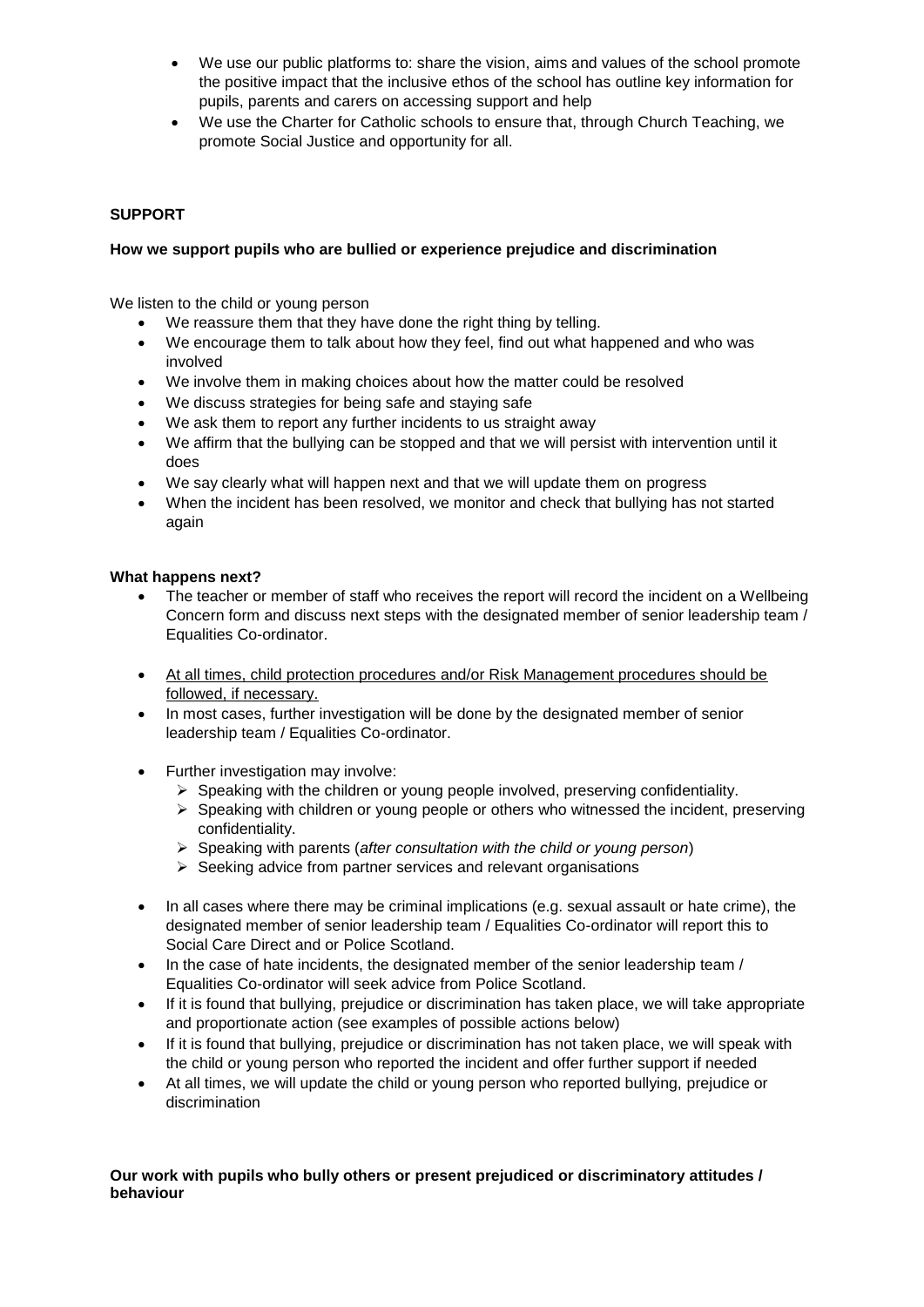A child or young person who is bullying someone else may not be doing this consciously but the impact of bullying, prejudice or discrimination is still felt and this is taken seriously. Pupils who engage in bullying behaviour or present prejudiced or discriminatory attitudes / behaviour will be treated fairly and consistently using actions that are proportionate and appropriate to the age and stage of the child and to the incident (see below).

- We interview the pupil (or pupils) involved in the incident separately.
- We listen to their version of events and take time to discover the reasons for the behaviour.
- We talk to anyone who may have witnessed the incident.
- We reinforce the message that bullying, prejudice and discrimination are not acceptable, and that we expect it to stop.
- We address prejudicial or discriminatory attitudes that may be behind the behaviour
- We seek a commitment to stop bullying.
- We affirm that it is right for pupils to let us know when they are being bullied.
- We consider consequences under our school's Positive Behaviour Management Procedure.
- We consider what support the pupil needs and whether other referrals are required, e.g. educational psychologist, counsellor.
- In all cases where there may be criminal implications (e.g. sexual assault or hate crime) we report this to Police Scotland.
- In the case of hate incidents, we seek advice from Police Scotland.
- We advise pupils responsible for bullying, prejudice or discrimination that we check to ensure that the behaviour stops.
- We contact the parents of the pupil(s) at an early stage, where appropriate.
- We follow up after incidents to check that the bullying, prejudiced or discriminatory behaviour has not started again in any form.

### **Some examples of our actions**

- Restorative practices, including acknowledging grievances.
- Involvement of a parent/carer where appropriate.
- Peer mentoring and mediation.
- De-escalation strategies.
- Physical separation of person/people presenting bullying, prejudiced or discriminatory behaviour, where necessary and possible.
- Use of support base to increase confidence and provide support.
- Consequences, including loss of privileges.
- Assessment of additional support needs, including counselling, for the person being bullied or experiencing prejudiced or discriminatory behaviour or for the person who is bullying or displaying prejudiced or discriminatory behaviour.
- Involvement of other agencies and partners in health, police and voluntary sector.
- Referral to specific support service, such as Psychological Services, Education Welfare Service, Social Work or Child and Adolescent Mental Health Service (CAMHS).

Note: Exclusion from school is not itself a sanction or punishment for bullying, prejudiced or discriminatory behaviour and would only be used in specific circumstances and as a last resort.

# **Online bullying and bullying outside the school premises**

We know that bullying, prejudice and discrimination can occur outside the school gates and via mobile phones and social network internet sites. The behaviour may be presented by pupils from our own school, by pupils from other schools or by people who are not at school at all. Where a pupil or parent informs us of bullying, prejudice or discrimination outwith the school premises we will:

Talk to pupils about how to avoid or handle these incidents outside of school.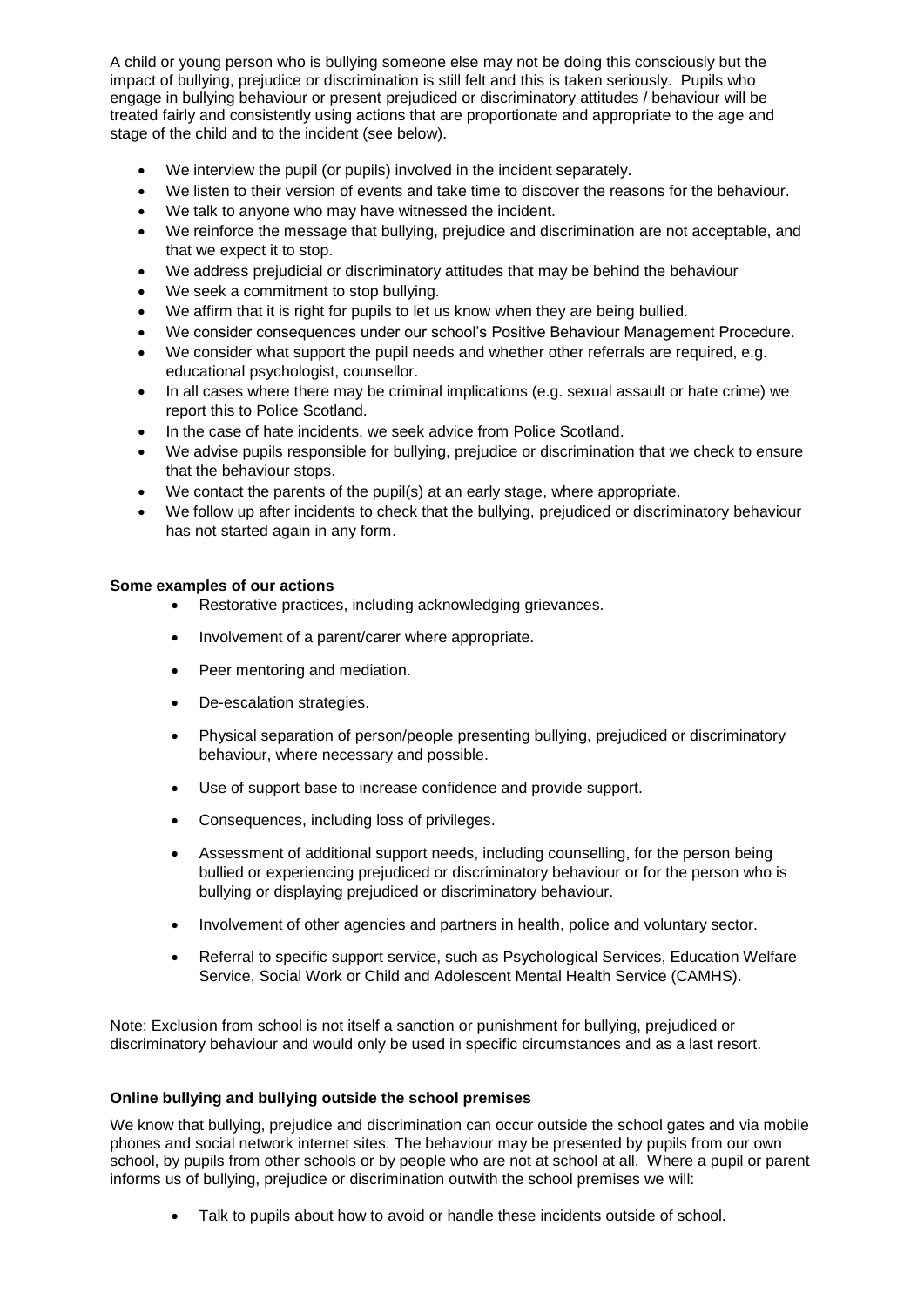- Talk to the Head Teacher of any other school(s) whose pupils are allegedly presenting bullying, discrimination and prejudiced behaviour.
- Talk to the transport company about bullying on buses
- Talk to the police, if appropriate.

# **Follow-up**

When the incident has been resolved, we monitor and check with the child or young person that bullying has not started again.

# **RECORDING AND MONITORING BULLYING INCIDENTS**

The designated member of senior leadership team / Equalities Co-ordinator or Pupil Support Leader (secondary) will record all incidents in the Bullying and Equalities module in SEEMiS.

The following information is recorded:

- the person experiencing the behaviour
- the person displaying the behaviour
- the nature and category of the incident
- the perceived reason(s) for bullying
- actions already taken and future actions
- conclusion (being addressed, resolved, not resolved, unfounded)

All incidents should be recorded. Records should include whether the incident is bullying, and/or prejudice-based and the nature of this. If there is any dispute or doubt (on the part of any individual) about whether the incident was or was not bullying or prejudice, the incident and the doubts should be recorded.

The designated member of senior leadership team / Equalities Co-ordinator will:

- ensure that this procedure is implemented.
- monitor SEEMiS reports on regular basis, at least termly.

Records of bullying, discrimination and prejudice-based incidents will be collected centrally from SEEMiS by the local authority from August 2020 on a termly basis.

# **COMMUNICATING THIS PROCEDURE**

We promote our anti-bullying procedure throughout the session. This procedure will be placed on the school website. Posters are on display around the school advising pupils how they can report bullying, discrimination and prejudice, or seek confidential help. In-school arrangements for anonymous reporting are regularly promoted via school assemblies. The procedure is also reinforced through HWB lessons.

#### **CONCERNS AND FEEDBACK**

We recognise that there may be times when pupils or parents/carers feel that we have not dealt well with an incident of bullying, discrimination and prejudice or a wider community issue. If a pupil or parent/carer feels that an incident/issue has not been fully resolved to their satisfaction, we ask them to contact the Head Teacher in the first instance.

If the Head Teacher cannot resolve these concerns informally, parents/carers can raise their concerns more formally through the school's Complaints Procedure. If early resolution at this stage is not achieved, then parents/carers can use the Council's Advice and Conciliation Service*.* We are also pleased to receive positive feedback from parents/carers when things have gone well.

At any time, a pupil or parent/carer can seek advice and support from an external organisation.